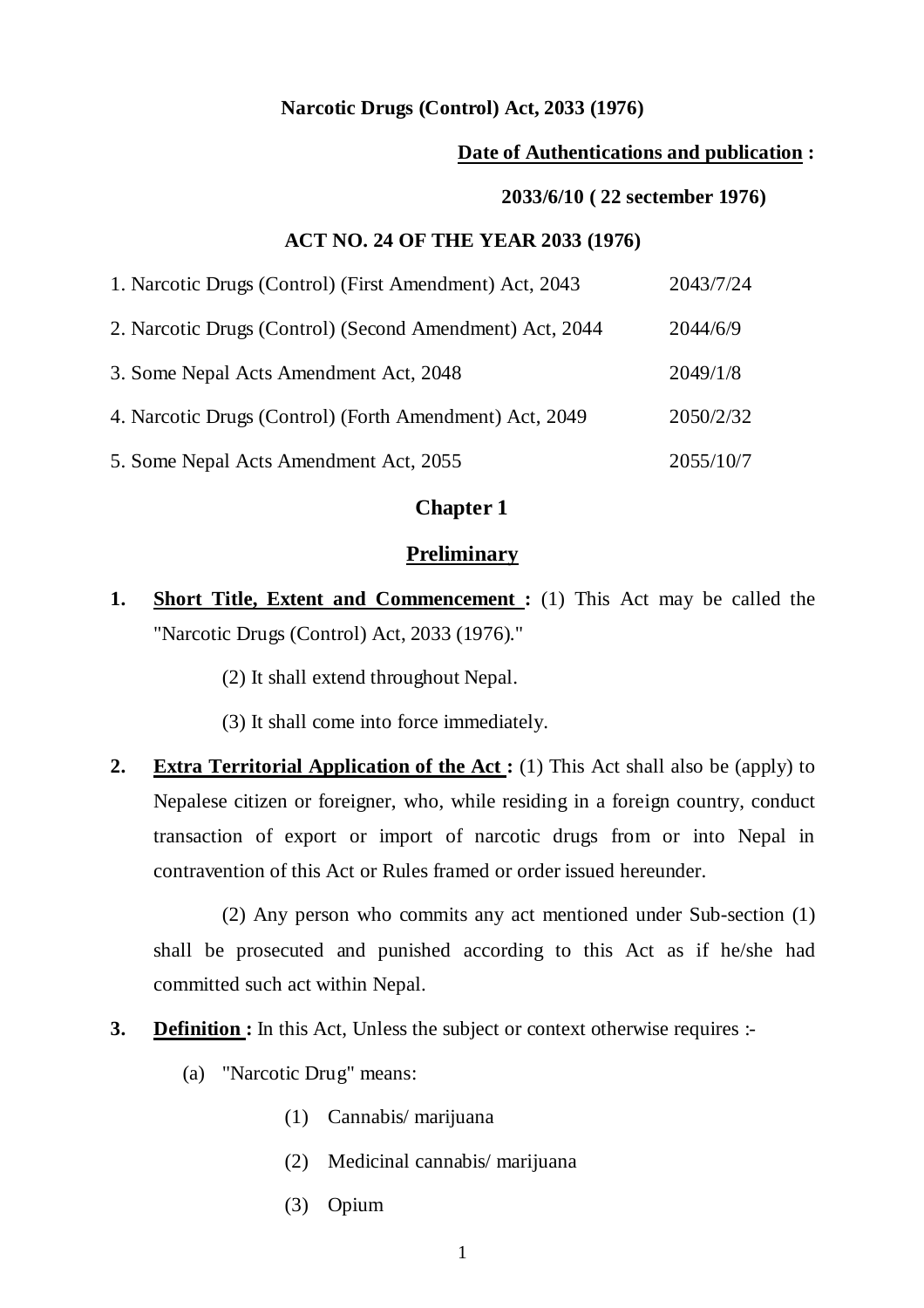- (4) Processed opium
- (5) Medicinal opium
- (6) Plants and leaves of coca, and
- ♣ (6A) Any substances to be prepared by mixing opium and extract coca, including mixture or salt.
- (7) Any natural or synthetic narcotic drug or psychotropic substances and their salts and other substances as may be specified by the Government of Nepal by a notification published in the Nepal Gazette, from time to time,
- (b) "Cannabis/ marijuana" means:
	- (1) Any plant of cannabis/ marijuana genus including hemp and *siddha* and also includes the leaves and flowers thereof.
		- (2) Natural resin, gum, and sap obtained from Hashish (chares) and cannabis/ marijuana plants, and,
		- (3) Any substance containing any of the extract, substance, essence, mixture and beverage containing any of the substances mentioned above.
- (c) "Medicinal cannabis/ marijuana" means the extract or essence of cannabis/ marijuana.
- (d) "Opium" means the coagulated juice of the opium poppy.
- (e) "Processed opium" means the opium prepared for consumption and also includes the residue left after smoking such opium.
- (f) "Medicinal opium" means the opium prepared in any form following any formula (method) for medicinal purposes.
- (g) "Plants and leaves of coca" means the plants and leaves of any plant of the *erythroxylon* genus as defined in the Single Convention on Narcotic Drugs, 1961.

<sup>♣</sup> Inserted by the third Amendment.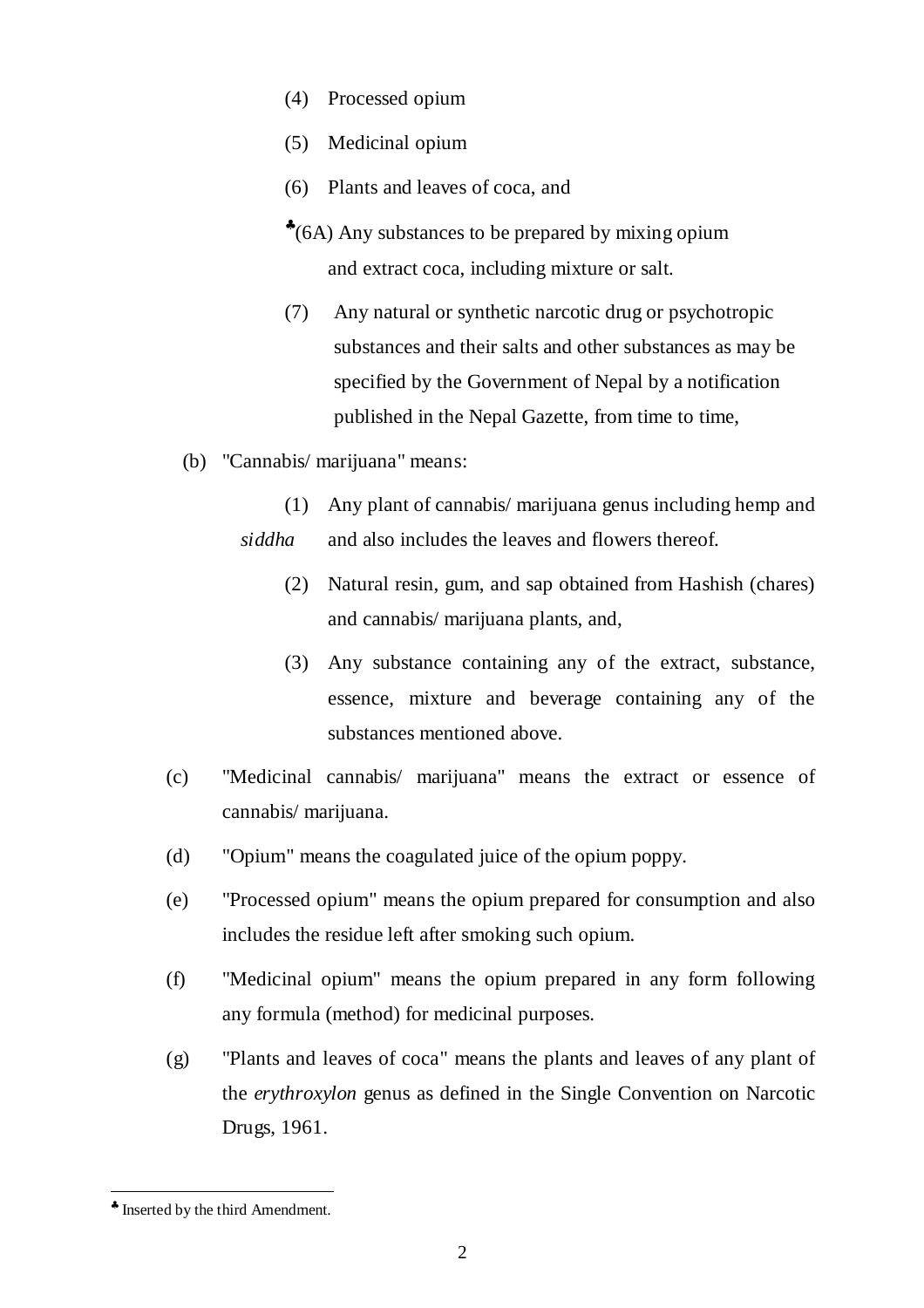(h) "Preparation" means the solid or liquefied mixture of one or more narcotic drugs to be prepared in the form of dosage.

(i) "Production" means the extraction of cannabis/ marijuana, hemp, *Siddha*  or Hashish (*chares*) from the cannabis/ marijuana plant or the separation of leaves from coca plants.

- (j) "Manufacture" means all the forms of extraction of narcotic drugs, other than production and this term also includes the processing of narcotic drugs, transformation of one kind of narcotic drug into another, or the process of preparing narcotic drugs other than for medical purposes.
- \* (j1) "Controlled delivery" (Controlled payment technique) means the drugs technique of allowing traffic of narcotic drugs putting it into the pocket in the original condition or any thing like that instead of narcotic drugs under the direct supervision of the Narcotic Investigation Authority, with a view to identifying the final destination and the recipient person involved in the illicit traffic of the narcotic drugs from or through the Nepal to other countries.
- ♣ (j2) "Investigating Authority" means personnel at least up to the rank of Assistant sub-inspector of police or at least up to the rank of *Kharidar,*  designated by the chief of Narcotic Drugs Control Law Enforcement Agency, in course of the investigation of the narcotic drugs control.
- \* (j3) "Treatment Centre" means a treatment centre approved by Government of Nepal for the treatment and rehabilitation of narcotic drug addicts.
- ♣ (j4) "Addiction" means the act of consumption of narcotic drugs in more than the dosage and quantity even under the prescription of recognized medical practitioner or without the prescription of such medical practitioner.

<sup>♣</sup> Inserted by third Amendment.

<sup>♣</sup> Inserted by third Amendment.

<sup>♣</sup> Inserted by third Amendment.

<sup>♣</sup> Inserted by third Amendment.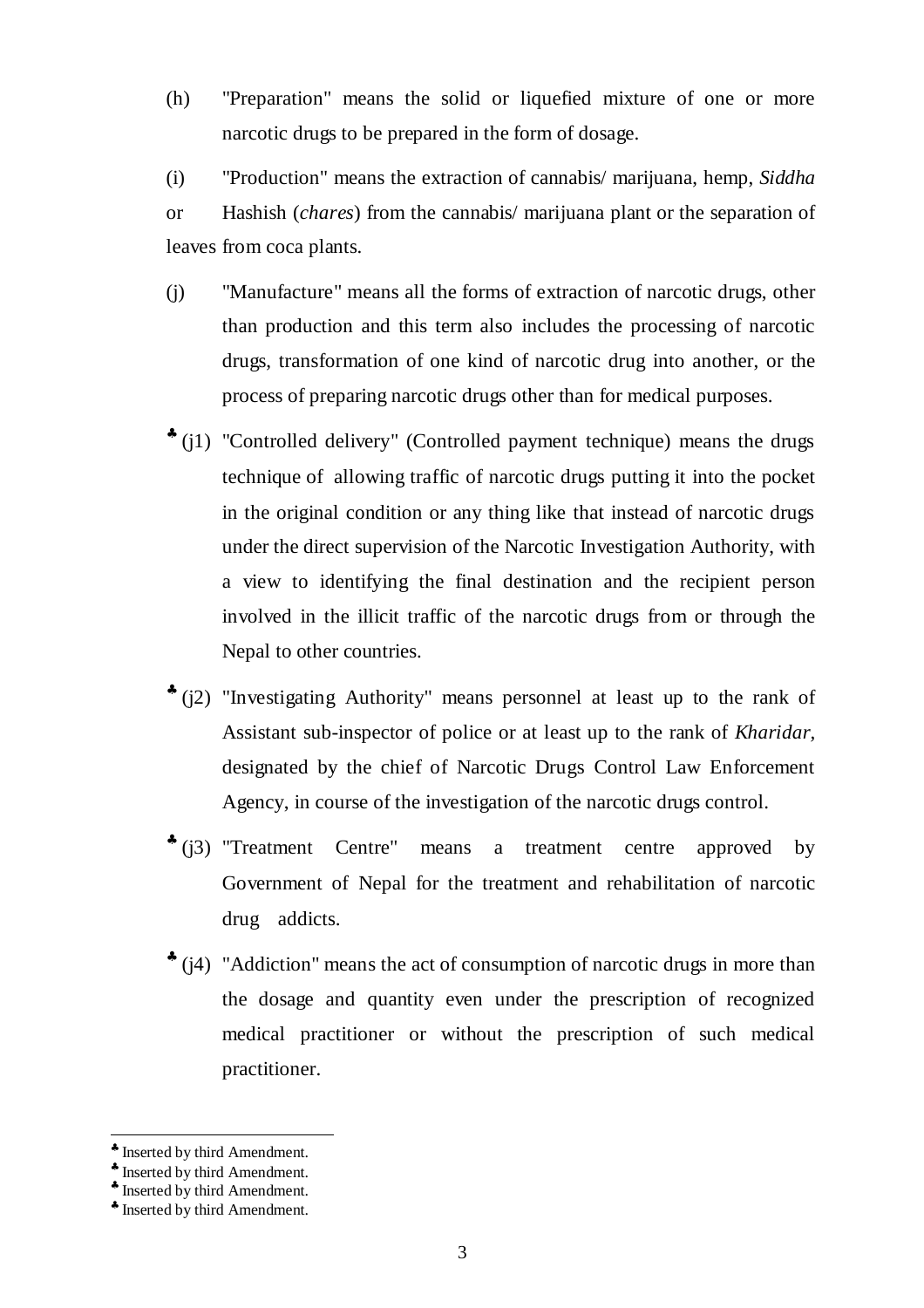- (k) "Drugs Control Officer" means the officer appointed or designated by Government of Nepal pursuant to Section 21.
- (L) "Prescribed" or "As Prescribed" means prescribed or  $\sqrt{a}$  prescribed in the Rules framed or orders issued under this Act.

## **Chapter 2**

## **Prohibition and Control**

- **4. Prohibited Acts :** No person shall:
	- $\cdot$  (a) Cultivate, produce, prepare, purchase, sell, distribute, export or import, conduct any trafficking, store, or consume cannabis/ marijuana,
	- $\mathbf{v}_{(b)}$ Cultivate opium or coca or produce opium or coca leaves or other narcotic drugs,
	- (c) Manufacture or prepare narcotic drugs,
	- (d) Sell or distribute narcotic drugs,
	- (e) Export or import narcotic drugs,
	- $\mathbf{P}(\mathbf{f})$ Purchase, store, possess, or conduct any trafficking narcotic drugs,
	- $V_{(g)}$ Consume narcotic drugs other than cannabis/ marijuana.

#### Provided that:

(1) Government of Nepal may frame Rules regulating the production of hashish (*chares*) from wild cannabis/ marijuana plants growing in the western hilly region of the Nepal and the collection, storage, sale and purchase of such hashish (*chares*) for a specified period, and no act done by any person in accordance with the license obtained under

<sup>∇</sup> Inserted by First Amendment .

<sup>♦</sup> Amended by second amendment.

<sup>♥</sup> Amended by First amendment .

<sup>♥</sup> Amended by First amendment .

 $\sqrt{\ }$  Inserted by First Amendment.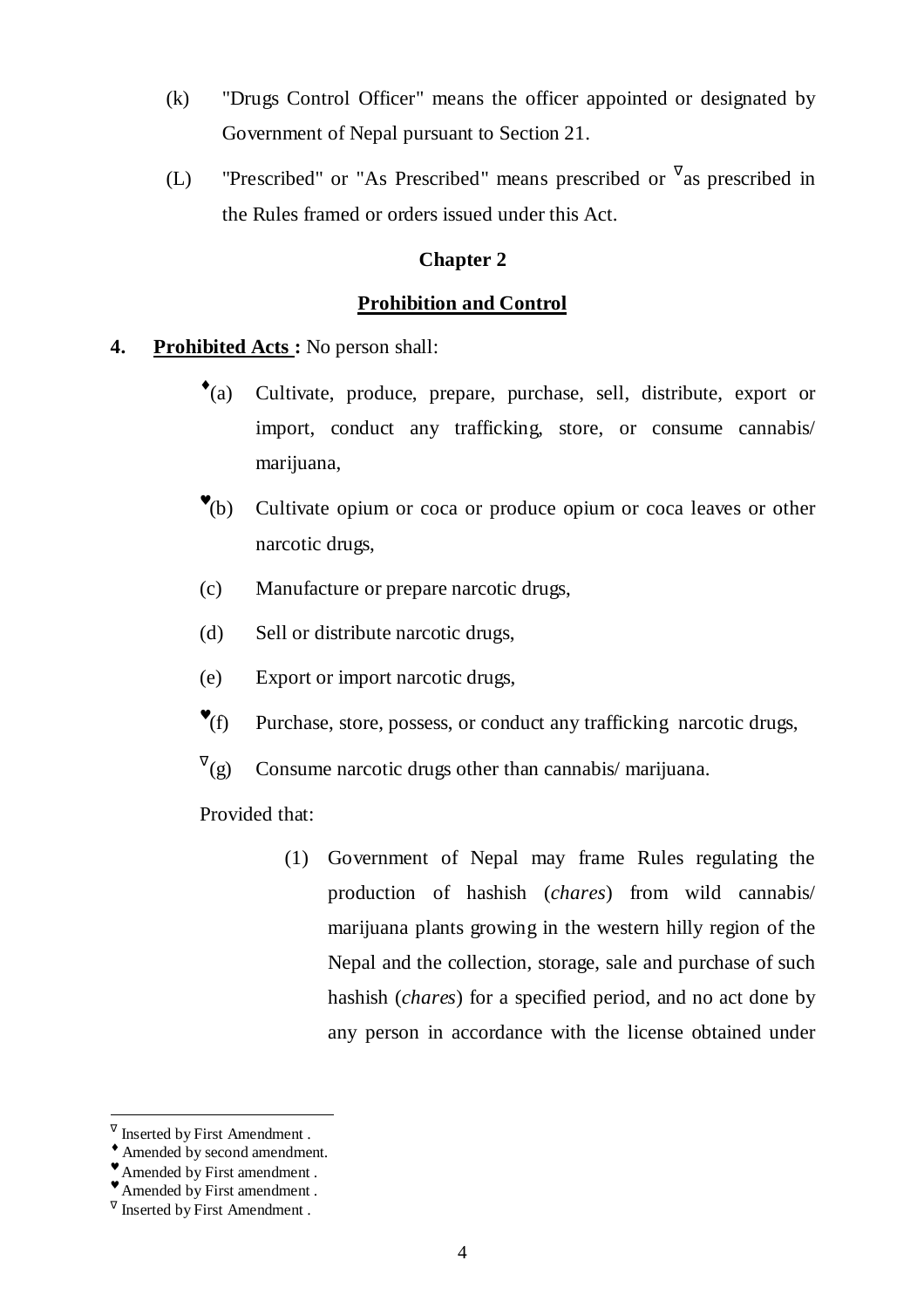such Rules shall be deemed to constitute an offence under this Section.

 $^{\oplus}$ (1A) Chemical substance to be used for preparation of narcotic drugs from among the medicines defined in the Single Convention on Narcotic Drugs, 1961 may be exported, imported, stored, conducted trafficking, sold, distributed and used only in the quantity as prescribed by the Chief Narcotic Drugs Control Officer.

 (2) The procedure of the license issued under Clause (1) of this Proviso and format and condition of such license, license issuing Authority, fee to be charged for such license and any other measure to be taken for the control and management of the activities under such license shall be as prescribed.

**Explanation :** For the purpose of Clause (b),(c),(d),(e) and (f) of this section the "narcotic drugs" shall not mean the cannabis/ marijuana.

- **5. Non-applicability of Prohibitions:** Notwithstanding anything contained in other Sections of this Act, consumption of narcotic drugs by persons falling under the following categories in the following circumstances shall not be deemed to have been prohibited:-
	- (a) Purchase and consumption of narcotic drug by any person in the recommended dose from any licensed shop on the recommendation of any recognized medical practitioner for the purpose of medical treatment.
	- (b) Consumption of narcotic drugs by persons belonging to the prescribed categories in prescribed doses.

## <sup>V</sup> 5A. Note to be made on the prescription Paper of the Medical Practitioner:

 If a person comes to purchase narcotic drugs with the prescription of a recognized medical practitioner the licensed shop keeper shall make a note of the

<sup>⊕</sup> Inserted by Second Amendment .

 $\sqrt{\ }$  Inserted by First Amendment.

 $\sqrt{\ }$  Inserted by First Amendment.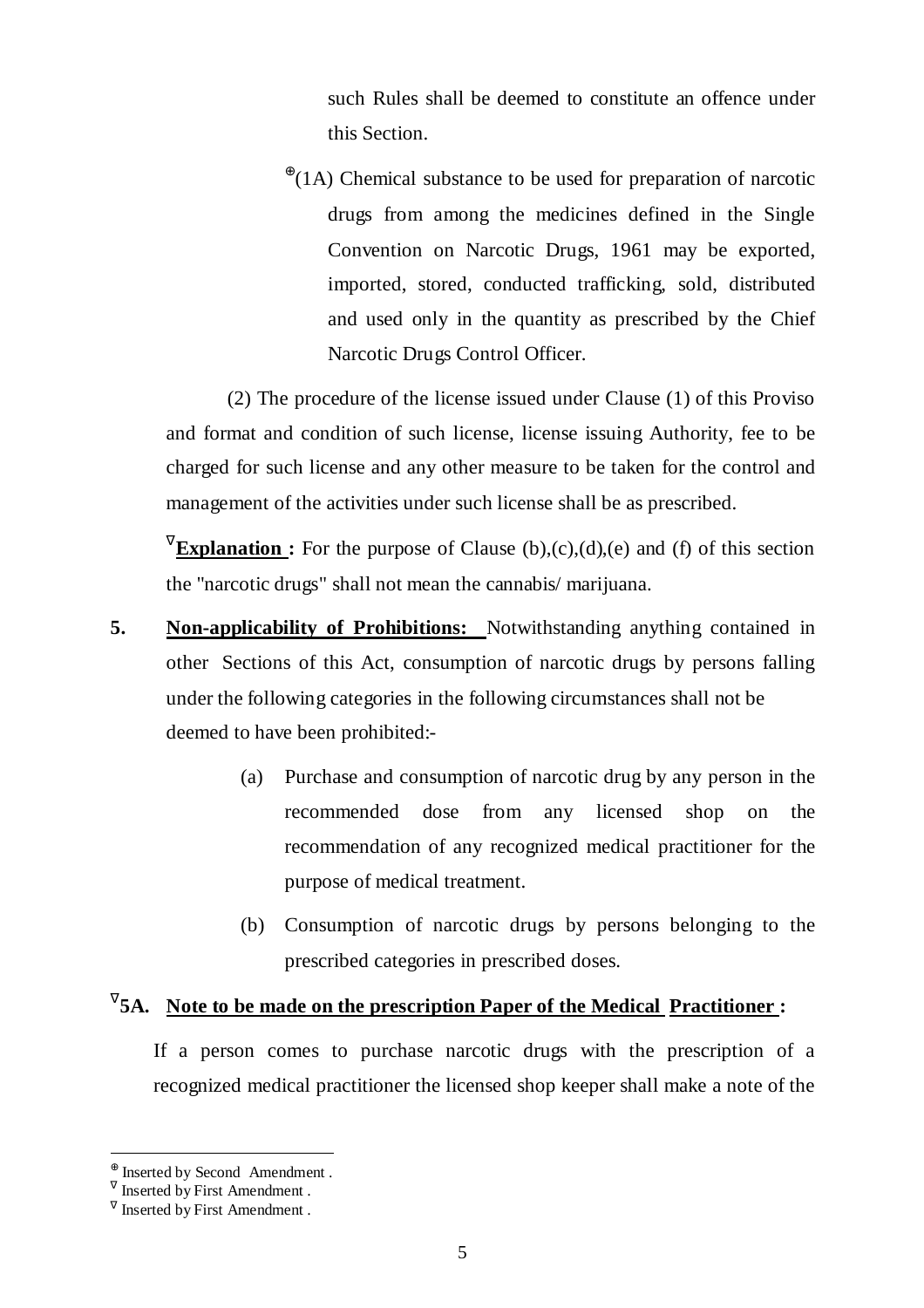sale on the prescription paper of the medical practitioner after narcotic drugs is sold to such person.

- ⊕ **5B. Responsibility of the Medical Practitioner:** While prescribing narcotic drugs, the medical practitioner shall not prescribe it to those who do not need it or prescribe more than what the requirement is even to those to whom it is required.
- **6. Prohibition not to be applied to Government of Nepal :** Nothing contained in this Act shall be deemed to have prevented Government of Nepal or any institution working under the full and complete supervision and control of Government of Nepal after obtaining a special license, from cultivating, preparation, producing, manufacturing, exporting or importing narcotic drugs for purposes of medicine or scientific research or from selling narcotic drugs to any person on the recommendation of a recognized medical practitioner.
- **7. Authority Empowered to Issue Warrants :** The Narcotic Drugs Control Officer may issue warrants for the arrest and search of any person if he/she has reason to believe that such person has committed or is about to commit any offence punishable under this Act. The Narcotic Control Officer may issue orders for conducting a search of any building, land, vehicle or any other place if he/she has reason to believe that any person connected with the offence has been hiding in such building, land, vehicle or other place or that any narcotic drug has been kept therein.
- **8.** Power to Enter, Search, Seize and Arrest Without a Warrant : (1) If there is reason to believe that any offence punishable under this Act is being committed in any building, land, vehicle or other place and that the offender may escape or that evidence of the offense may disappear, the Narcotic Drugs Control Officer or a police personnel at least up to the rank of Assistant Sub-Inspector of Police may, after making a record to that effect, take any of the following actions at any time:-
	- (a) To enter into such building, land, vehicle or any other place,

<sup>⊕</sup> Inserted by Second Amendment .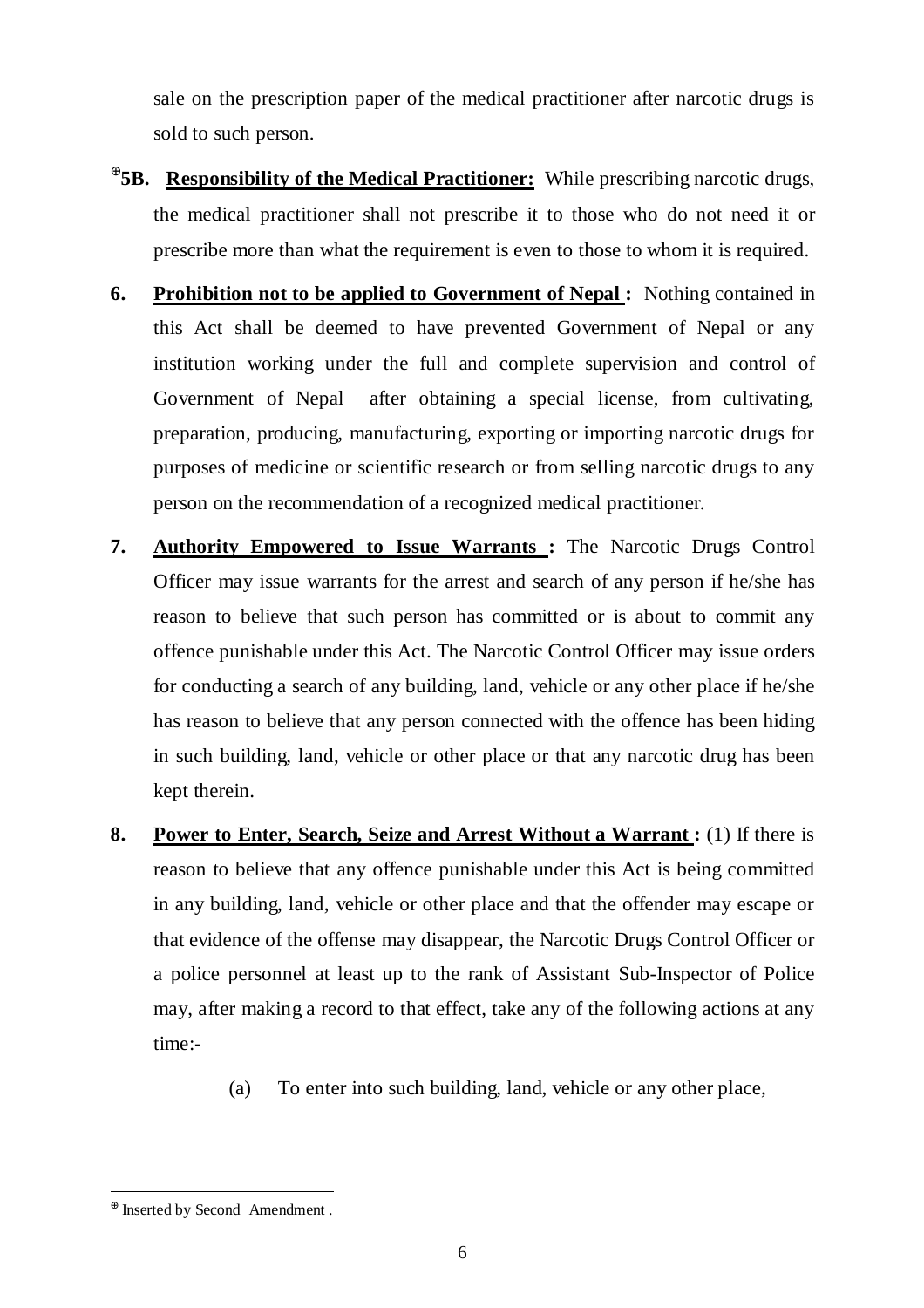- (b) To break the gate or resort to other necessary actions if any obstruction is caused to such entry,
- (c) To seize all narcotic drugs and other materials connected with the offence, and any other document which may serve as evidence,
- (d) To detain and to search any person and if necessary, arrest him/her if there is a reason to suspect that such a person has committed an offence.

 (2) Entry into or search of any building, land, vehicle or any other place under Sub-section (1) shall be conducted, if time so allows, in the presence of a ∂member of the concerned Municipality or Village Development Committee or any local gentleman or an employee of any government office.

♣ Provided that, if there is proper ground of non-availability of a member of Municipality or Village Development Committee or Ward Committee or gentlemen of that locality or presence of employees of other government offices for preparing the report, even of attempts were made to that effect, the report may be prepared in the presence of at least two Narcotic Drug Investigation Officers or in the presence of two personnel at least to the rank of Assistant sub-inspector of police.

♣ **8A. The Particulars of Financial Transaction may be Demanded :** (1) Notwithstanding anything contained in the prevailing laws, if there is reliable ground that any person, organisation-institution, firm, company or international organisation has carried out illegal transaction of narcotic drugs, the Narcotic Drugs Control Officer may ask for the particulars of the account of such person, firm, organisation - institution, company or international organisation, kept in any bank or financial institutions.

 (2) In case the amount mentioned in the particular obtained pursuant to Sub-section (1), is seen to be used in the illegal transaction of narcotic drugs,

 $\delta$  Amended by Some Nepal Act Amendment Act, 2048

<sup>♣</sup> Inserted by third Amendment.

<sup>♣</sup> Inserted by third Amendment.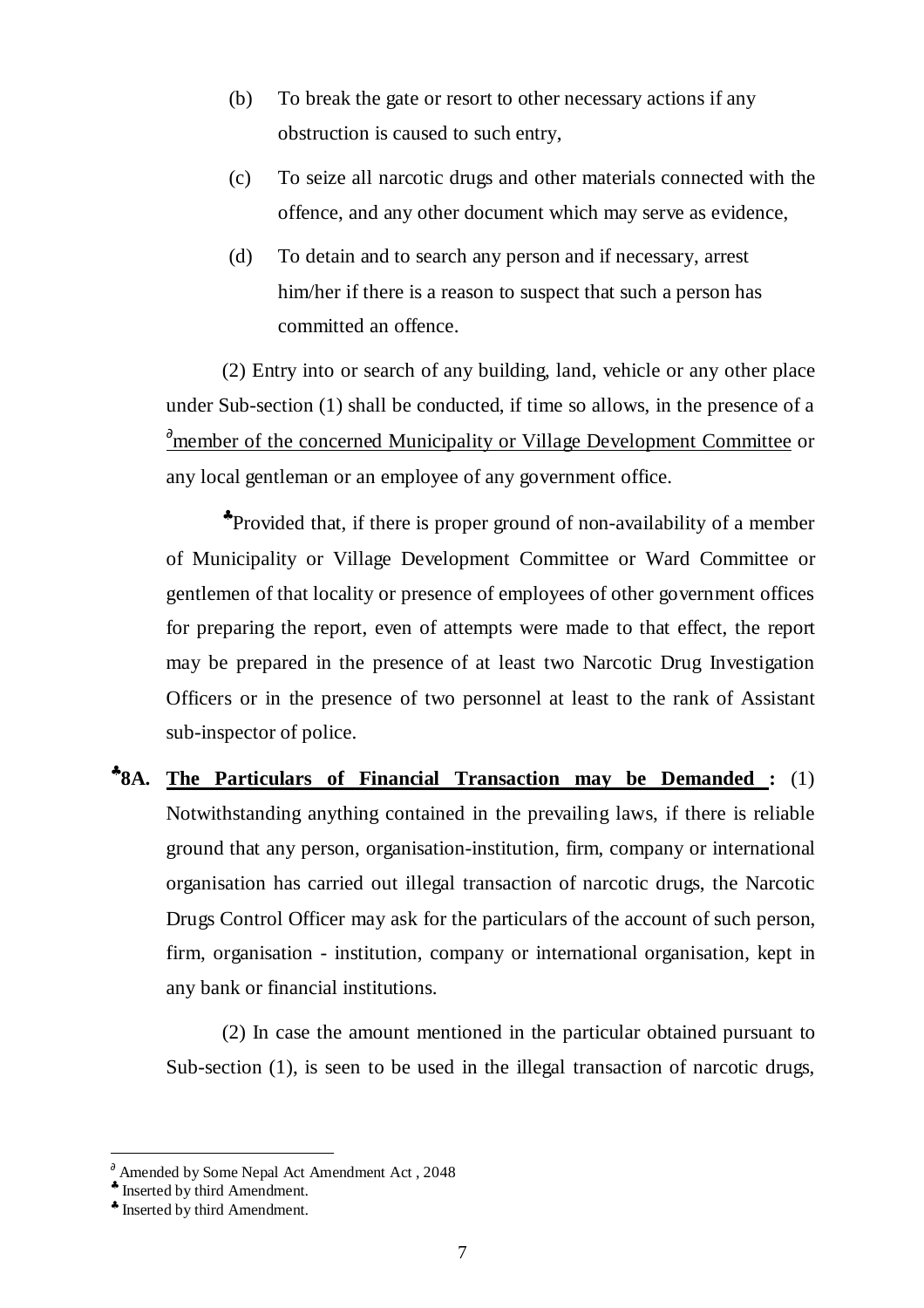the judicial authority may give order to the concerned bank or financial institution for freezing such amount.

- **9.** Report of Arrest and Seizure to be submitted :  $\cdot$  When an arrest is made of any person or search is undertaken of any person, building, land, vehicle or any other place, or if any narcotic drug or other material is seized under this Act, the Narcotic Drugs Control Officer shall submit a report thereon to his/her immediate superior within twenty four hours of such arrest, search or seizure.
- ♣ **9A. Secrecy to be maintained :** In case a demand is made by the case filing party for maintaining secrecy of the name of the person or documents involved in a case relating to narcotic drugs, the judicial authority shall have to keep secret such document or the name of person up to the period as per demand.
- **10. Arrested person and seized goods to be produced before the Judicial Authority :** Any person arrested or goods seized by the Narcotic Drugs Control Officer under this Act shall be produced before *the Judicial Authority within* twenty four hours of such arrest or seizure excluding the period of journey from the place of arrest to such Authority.
- ♣ **10A. Anything may be taped or censored :** If there is an order from Investigating Authority or Judicial Authority the Narcotic Drugs Control Officer, in course of investigation of narcotic drugs, may tape the electronic devices like telephone, telex, fax of the person related to narcotic drugs, may receive copy, or may take photograph and may censor any sorts of documents to be received from post like letter, parcel document.
- $^{\bullet}11.$ **11. The Narcotic Drugs Control Officer may issue an order to destroy Narcotic Drugs :** The Narcotic Drugs Control Officer may issue an order to destroy the following Narcotic Drugs:-
	- (a) Cannabis/ marijuana, opium or coca which is being cultivated in any land in contravention of this Act,

 $\overline{a}$ ♣ Inserted by third Amendment.

<sup>♥</sup> Amended by First amendment .

<sup>♣</sup> Inserted by third Amendment.

<sup>♦</sup> Amended by second amendment.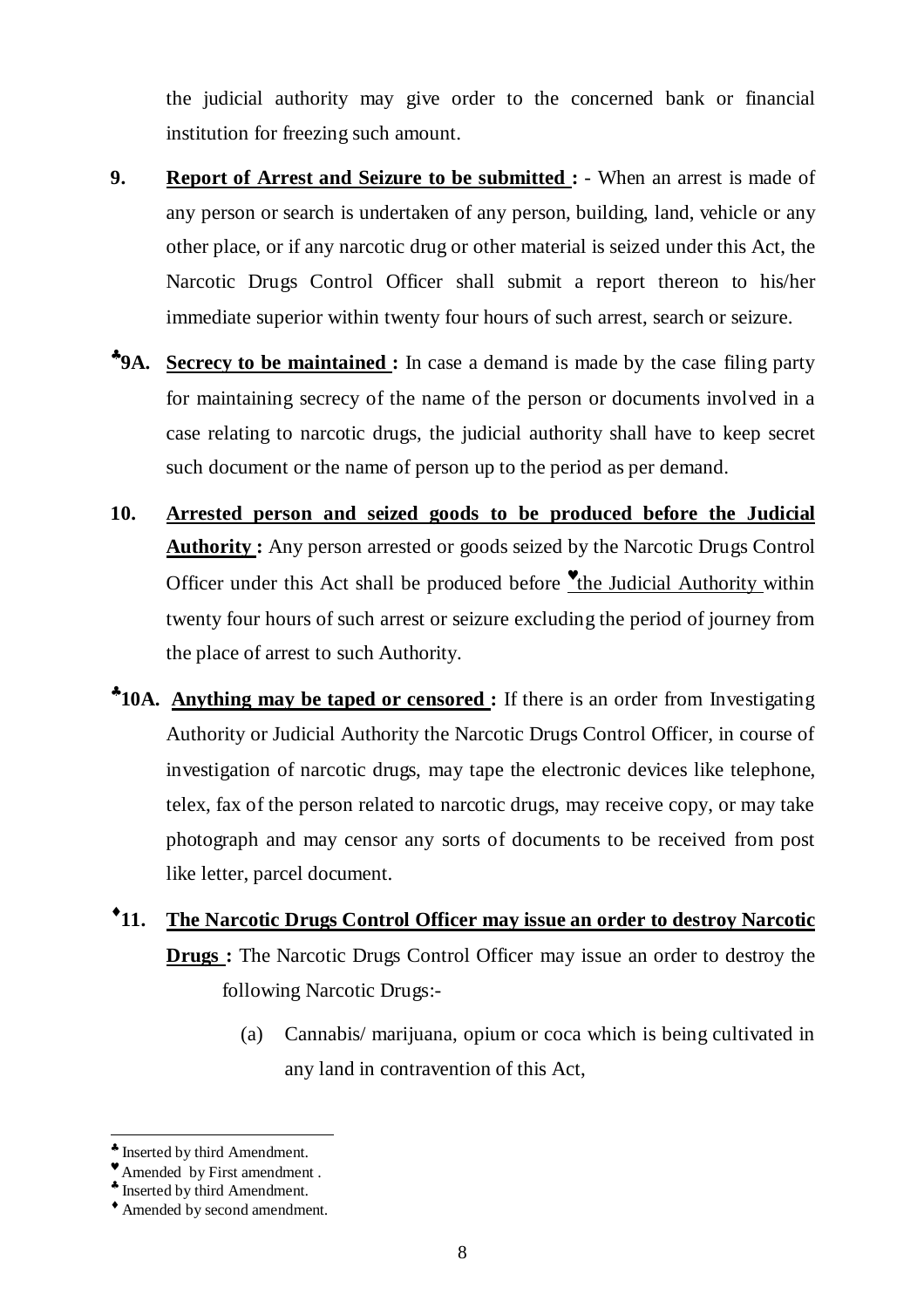- (b) The wildly grown cannabis/ marijuana, opium and coca on areas other than those exempted under Section 4.
- (c) Any narcotic drugs which are found unclaimed, and
- (d) The Narcotic Drugs related to such offences regarding which no case could be filed in a court of law under this Act.

# **11A. Narcotic Drugs to be destroyed after being the time extended from the court in the narcotic drug case:** After the narcotic drug is raided from any person, Narcotic Drugs Control Officer shall, after taking up to three grams of narcotic drugs from each packet as sample in the presence of Assistant Sub-Inspector of police and an employee assigned by the judicial authority, send for examination, the investigating authority of the narcotic case shall keep the sample of the narcotic drug to find out the nature of the narcotic drug, and after the case is filed in the court for extending the time, the court shall keep upto three grams of narcotic drugs from each pocket for sample and shall in the presence of representative of the concerned district court, representative of the district administration office and the representative of local Municipality or Village Development Committee, within fifteen days from the date of filing of the case in the court for the extension of time.

- **11B The records of destroying of narcotic drugs to be maintained :** The concerned authority shall, while destroying narcotic drugs under Section 11 and 11A, maintain record of the types and quantity of narcotic drugs.
- ⊕ **11C. Government of Nepal may make available the Narcotic Drugs for Preparing Medicine :** Notwithstanding anything contained in other provisions of this Act, Government of Nepal may, if it deems necessary, for cannabis/ marijuana the purpose of preparing medicine, make available in the required quantity of cannabis/ marijuana and opium out of the narcotic drugs confiscated or seized under this Act to any agency which is engaged in the production of medicine.

Amended by the third Amendment .

 $M<sup>M</sup>$  Amended by the third Amendment.

<sup>⊕</sup> Inserted by Second Amendment .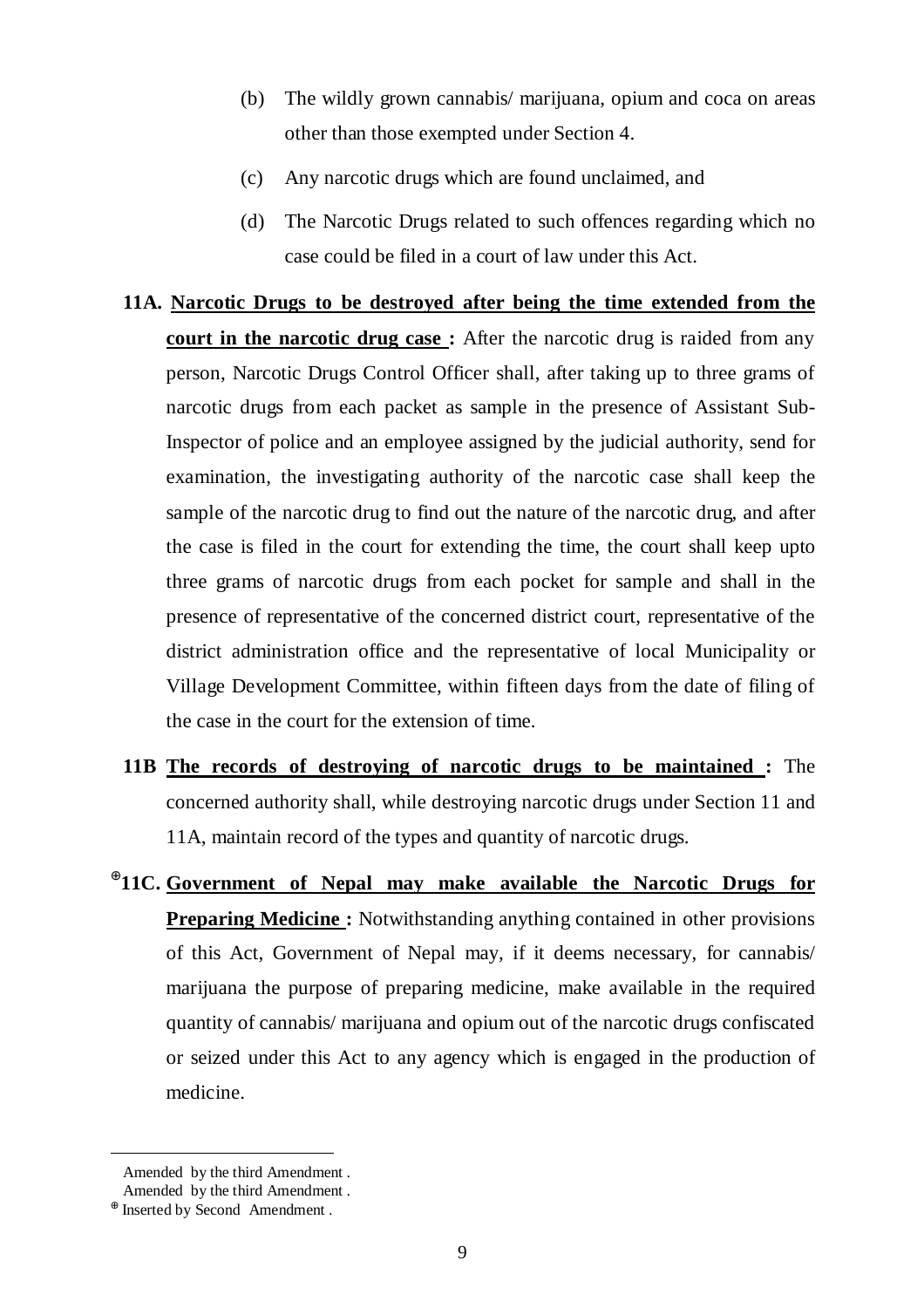\*11D. May be submitted as evidence: (1) The documents collected in abroad, in course of investigation of narcotic drugs, may be presented before the judicial authority as evidence.

 (2) The investigating authority may, in course of investigation of the narcotic drugs, present video tape, cassette tape and any other types of photos before the judicial authority as evidence.

12. **Onus of Proof :** In case any narcotic drug is found to be in possession of any person or if any evidence is found that cannabis/ marijuana, opium or coca is being cultivated or had been cultivated in any farm of a person or if any substance that has been partly processed for the manufacture or production of any narcotic drug or any residue left after such production is found to be in possession of any person, such person shall have to furnish proof to the effect that he/she has obtained or possessed such substance under this Act or the Rules framed or orders issued hereunder. If he/she fails to do so, he shall, unless otherwise established, be deemed to have committed an offence punishable under this Act.

13. <sup>∝</sup>.....................

## **Chapter 3**

## **Penalties**

- **<sup>™</sup>14. Penalties :** (1) The person, acting in violation of the prohibitions laid down in Clause (a) of Section (4), shall be punished according to the gravity of offence as follows:-
	- (a) Anyone who consumes cannabis/ marijuana shall be punished with an imprisonment for a term up to one month or with a fine unto two thousand rupees.

 Provided that, in case of a person who is in the responsibility of a person or institution who have made bond for doing treatment upto one month in the treatment centre, the judicial authority may

<sup>♣</sup> Inserted by third Amendment.

<sup>∝</sup> Deleted by second Amendment.

<sup>™</sup> Amended by the third Amendment.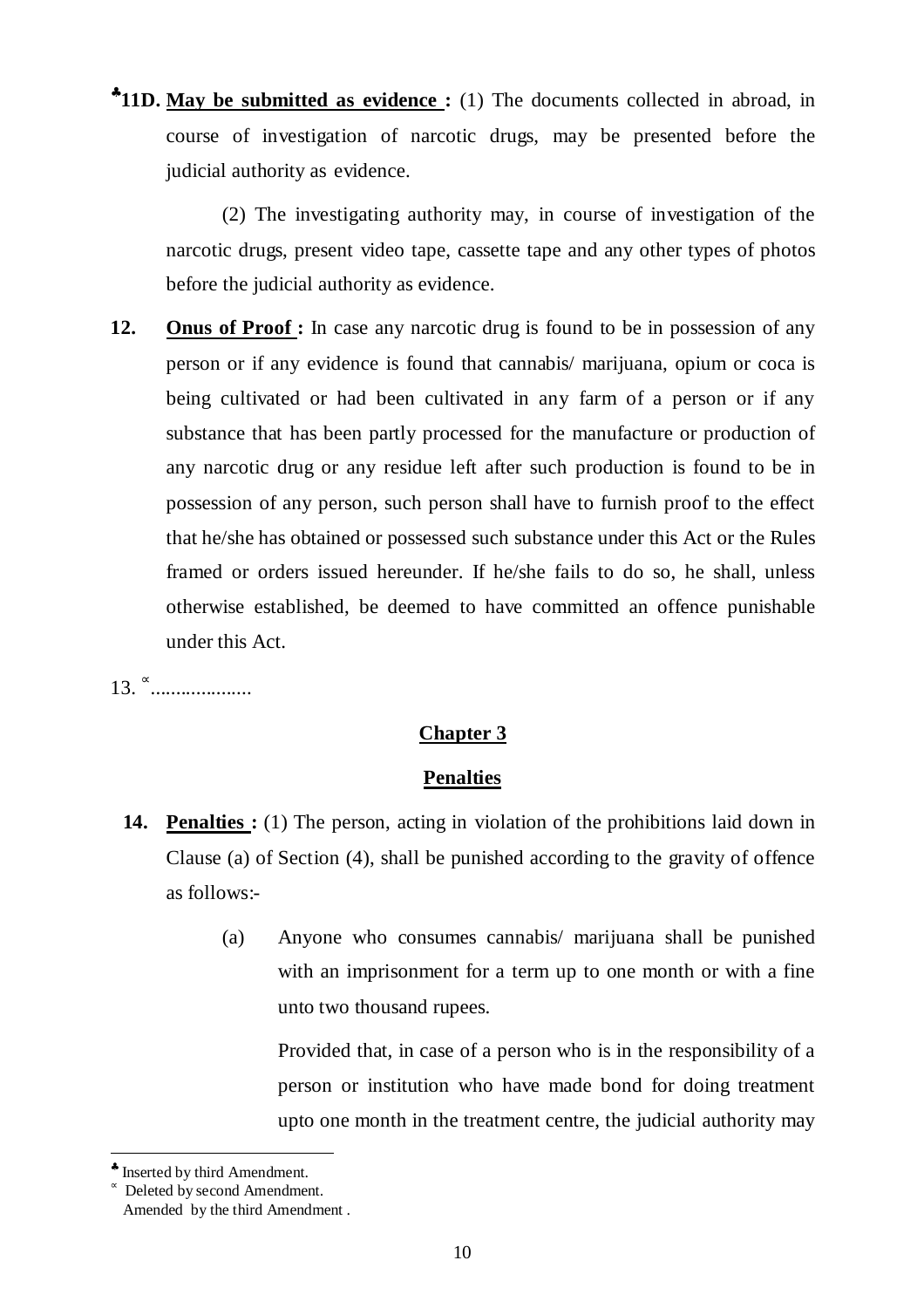not punish such person, on the condition of submitting the reports of treatment fortnightly from the treatment centre.

- (b) Anyone who cultivates unto twenty five cannabis/ marijuana plants shall be punished with an imprisonment for a term unto three months or with a fine unto three thousand rupees.
- (c) Anyone who cultivates more than twenty five cannabis/ marijuana plants shall be punished with an imprisonment for a term of three year or with a fine from five thousand to twenty five thousand rupees.
- (d) Anyone who produces, prepares, purchases, sells and distributes, exports or imports, traffics and stores, cannabis/ marijuana shall be punished as follows:-
	- (1) with an imprisonment for a term upto three months or with a fine upto rupees three thousand, if it is upto fifty grams.
	- (2) With an imprisonment for a term from one month to one year and with a fine from one thousand to five thousand rupees, if it is within fifty grams to five hundred grams.
	- (3) With an imprisonment for a term from six months to two years and with a fine from rupees two thousands to ten thousands, if it is within five hundred grams to two kilograms.
	- (4) With an imprisonment for a term from one year to three years and with a fine from rupees five thousands to twenty five thousands, if it is within two kilograms to ten kilograms.
	- (5) With an imprisonment for a term from two years to ten years and with a fine from fifteen thousands to rupees one hundred thousand, if it is ten kilograms or more than this.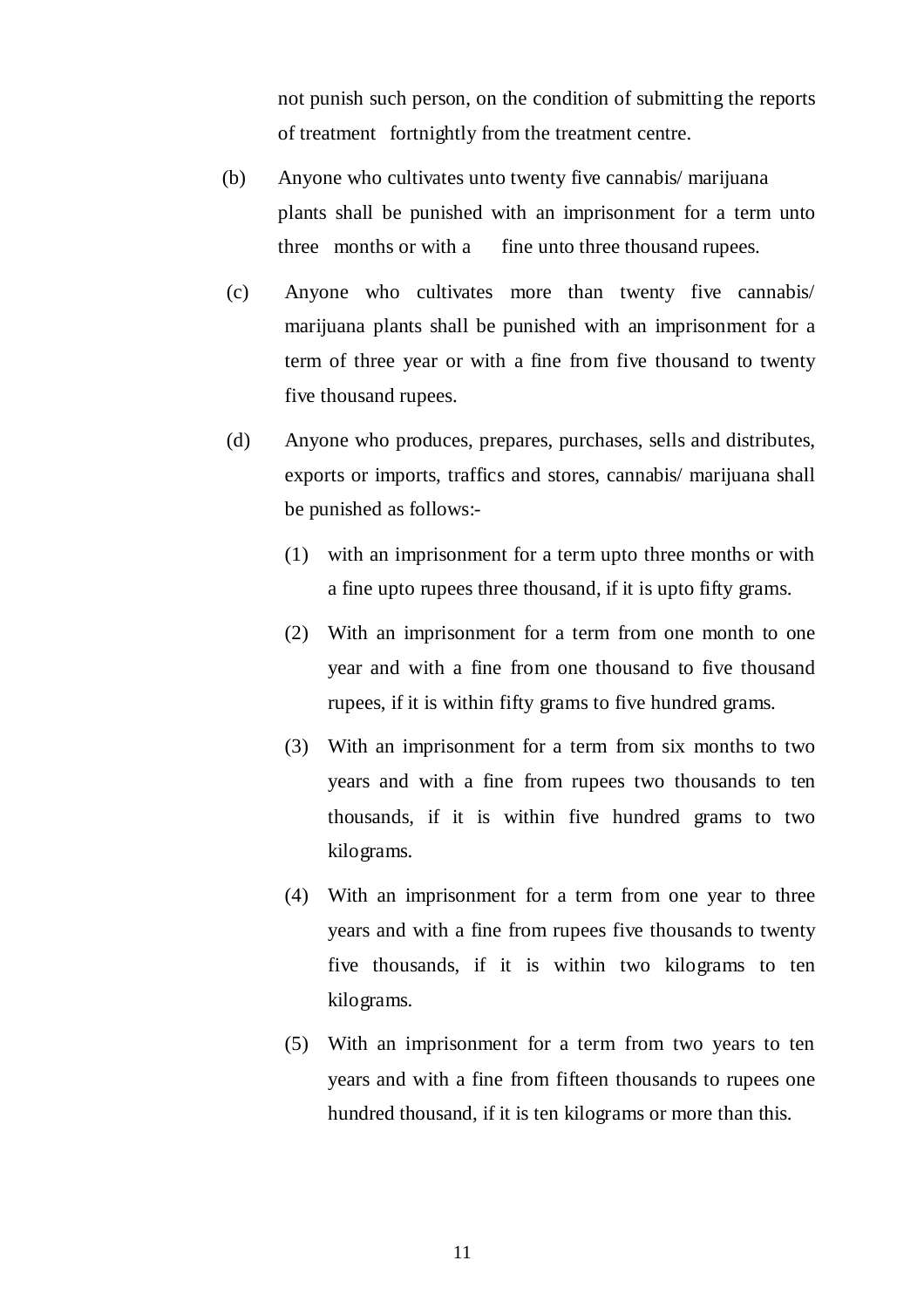(e) Anyone who consumes opium, coca or any other narcotic drugs made therefrom shall be punished with an imprisonment for a term of upto one year or with a fine upto ten thousand rupees.

 Provided that, in case of a person who is in the responsibility of a person or institution, who have made bond for doing treatment upto three months, in the treatment centre, the judicial authority may not punish such person on the condition of submitting the information of treatment fortnightly from the treatment centre.

- (f) Anyone who cultivates opium poppy or coca bush shall be punished as follows:
	- (1) With an imprisonment for a term of one year to three years or with a fine of five thousand rupees to twenty five thousand rupees, in case of the cultivation of twenty five plants.
	- (2) With an imprisonment for a term from three years to ten years and with a fine from twenty five thousand rupees to two hundred thousand rupees in case of cultivation of more than twenty five plants.
- (g) Anyone who commits any other prohibited acts other than consumption of opium, coca, or any other narcotic drugs made therefrom and cultivation of such plants shall be punished as follows:
	- (1) With an imprisonment for a term from five years to ten years and with a fine from five thousand rupees to twenty five thousand rupees for anyone doing transaction upto twenty five grams.
	- (2) With an imprisonment for a term from ten years to fifteen years and with a fine from seventy thousand rupees to two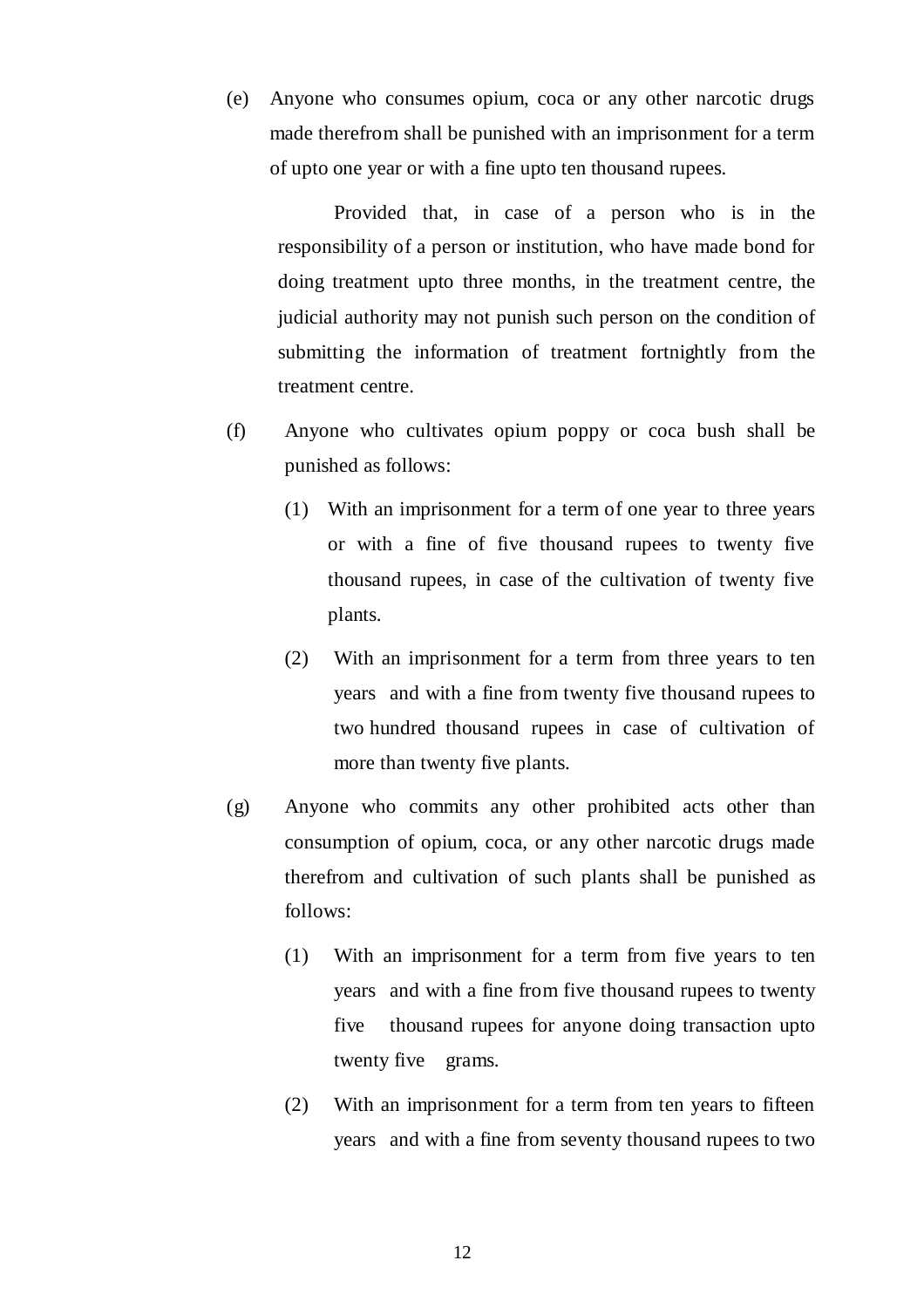hundred thousand rupees for anyone doing transaction from twenty five grams to hundred grams.

- (3) With an imprisonment for a term from fifteen years to life imprisonment and with a fine from five hundred thousand rupees to twenty five hundred thousand for anyone doing transaction of any quantity more than one hundred grams.
- (h) Anyone who addicts any natural or synthetic narcotic drugs and psychotropic substances and their salt and other substances, as specified by Government of Nepal by a notification published in the Nepal Gazette, from time to time, shall be punished with an imprisonment for a term upto two months and with a fine upto two thousand rupees or both.

 Provided that, in case of a person who is in the responsibility of any person or institution who have made bond for doing treatment upto three months in the treatment centre, the judicial authority may not punish such person on the condition of submitting the information of treatment forthrightly from the treatment centre.

 (i) with an imprisonment for a term from two years to ten years and with a fine from one hundred thousand rupees to twenty hundred thousand rupees for anyone who commits any other prohibited acts other than those mentioned in Clause (h) above.

**Explanation** : For the purpose of this section the term "gravity of offence" shall mean the gravity of offence which shall be determined on the basis of the nature of the narcotic drugs and its quantity, store, purchase and sell, objective of the traffic in or export-import, the organization or gang of the accused, weapons used by the accused or use of force, involvement of minor made in the offence, transaction done through the medium of institution like education, social and cultural organisation and the transaction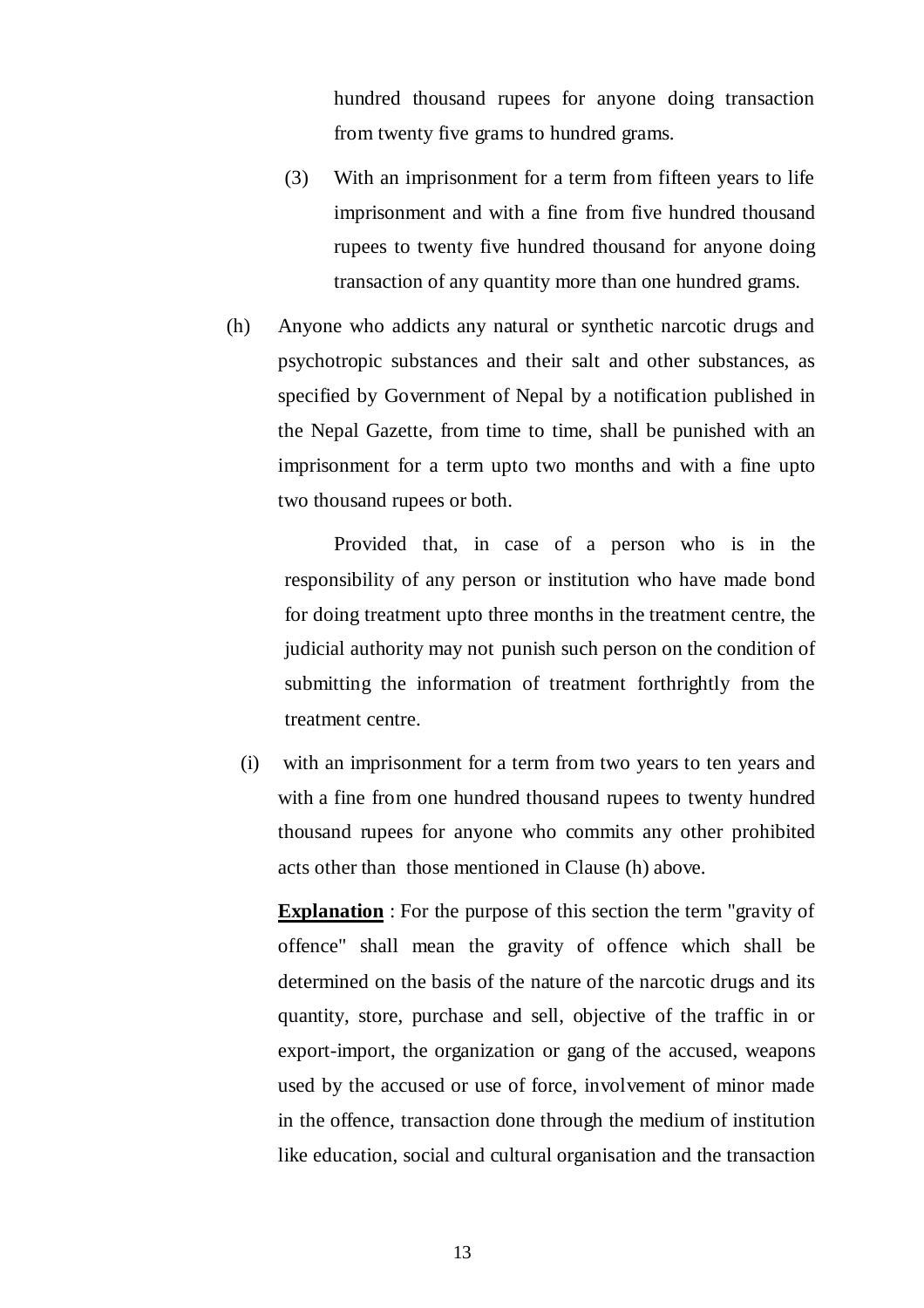made at the basis of abuse of post by a person holding a public position.

## **15. Punishment for Permitting Prohibited Acts in ones Building, Land or**

 **Vehicle:** In case the owner of any building, land or vehicle or the person in possession thereof willfully permits any act to be committed in any building, land or vehicle as is prohibited under Section 4, he/she shall be punished with an imprisonment for a term which may extend from six months to five years or with a fine upto ten thousand rupees. If the owner of the building, land or vehicle has committed such offence or has permitted to commit such offence, such building, land or vehicle may be liable to confiscation.

- **16. Punishment for Repeated Offence :** In case any person who had been punished once under this Act again commits any other offence mentioned hereunder, he/she shall be punished for each subsequent offence, in addition to the prescribed punishment, with an imprisonment for a term which may extend upto five years and with a fine upto one hundred thousand rupees.
- **17. Punishment for conspiracy, attempt, abetment and accomplice in an offence :** In case any person conspires or attempts to commit any offence punishable under this Act, or abets others to commit such offence or is an accomplice in such offence, he/she shall be liable to such punishment which shall be half of the punishment due to the actual offender.
- ♣ **17A. Punishment for those doing transaction of other substances as if it was narcotic drug :** Any person or gang carrying out the acts of transaction including sell distribution, export, import, store, production of other substances giving belief as if it was narcotic drug, shall be liable to such punishment which shall be half of the punishment due to the actual offender.
- ♣ **17B. Punishment for those not providing the particulars or documents related to narcotic drugs :** In course of collection of particulars of narcotic drugs, if any particular or document is not provided by any person, organisation-institution or association, demanded by the Narcotic Drugs Control Officer or

<sup>♣</sup> Inserted by third Amendment.

<sup>♣</sup> Inserted by third Amendment.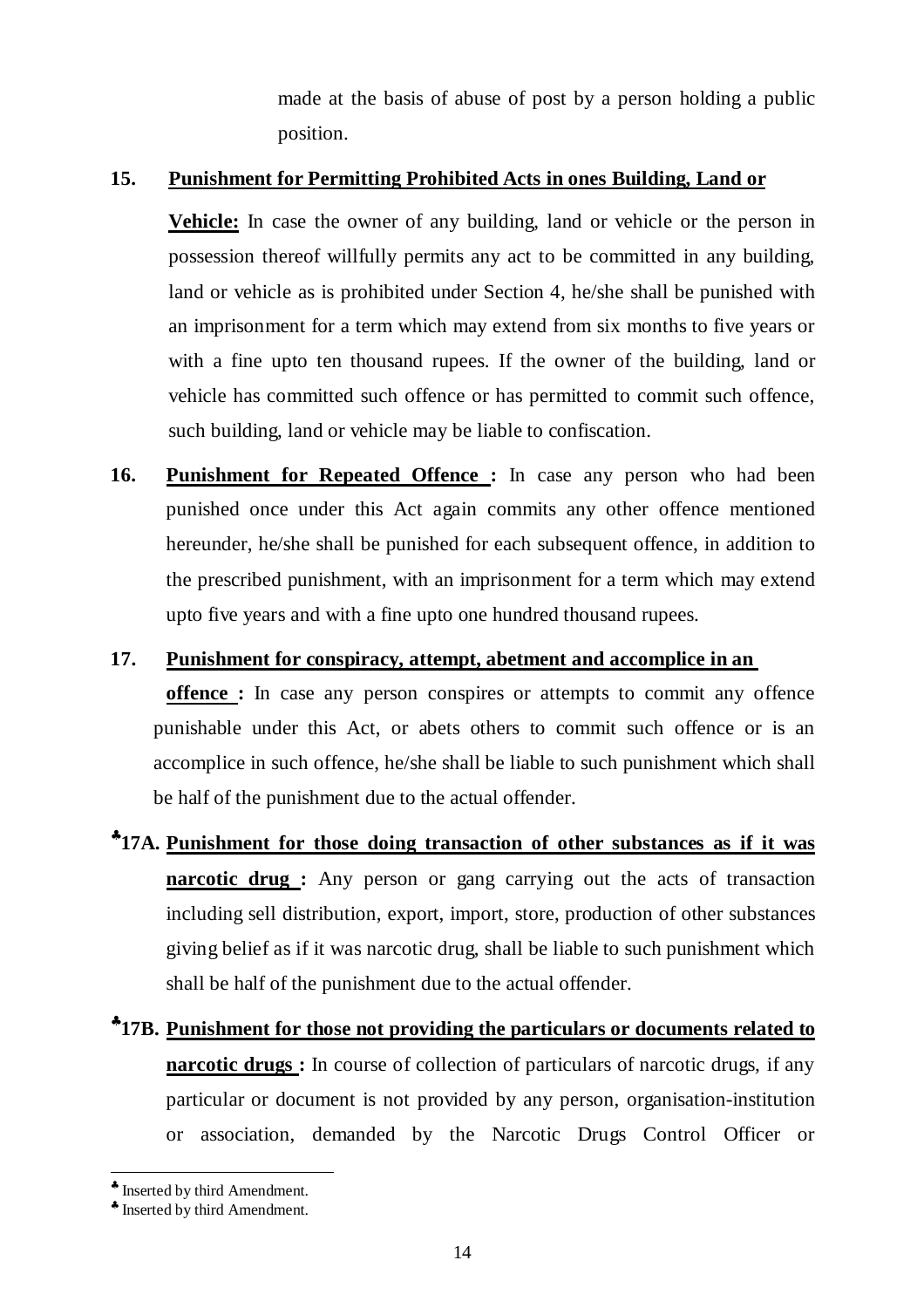investigating authority such person, organisation-institution or association shall be liable to such punishment which shall be half of the punishment due to the actual offender.

**18. Confiscation of Materials Connected with the Offence :** All narcotic drugs connected with any offence punishable under this Act and all materials and equipment used in the manufacture or production of such narcotic drugs shall be confiscated and any vehicle used for the transportation of such narcotic drugs, other than railway train and aeroplane, shall also be confiscated.

 Provided that, no vehicle shall be confiscated if the owner of the vehicle is able to prove that he/she was not aware of the fact that his/her vehicle would be or had been used for committing such offence.

⊕ **18A. Property to be Confiscated :** (1) All movable or immovable property earned from doing any act in contravention of Clauses (b), (c), (d), (e) and (f) of Section 4 shall be confiscated.

 (2) If the economic resource or the property of the person convicted of any offence under Clauses (b), (c), (d), (e) and (f) of Section 4 is not in proportion of the known earning resource of the convicted person or his/her family such property unless proved otherwise by him/her shall be deemed to have been earned by the acts in contravention to this Act and shall be confiscated even if it is registered on the name of the members of his/her family or any other person.

 (3) If there are reasonable grounds that anybody has committed offence liable to be confiscating of property, then the judicial authority may withheld the property of such person, if there is a written request from Narcotic Drugs Control Officer to withheld his/her property.

**<sup>18</sup> 18B. The informer is to be rewarded :** Anyone who informs the Narcotic Drugs Control Officer, of the transaction or use of narcotic drugs which leads to the proving of offence and if the offender is punished and if there is imposition of

<sup>⊕</sup> Inserted by Second Amendment.

 $\mathbb{R}^m$  Amended by the third Amendment .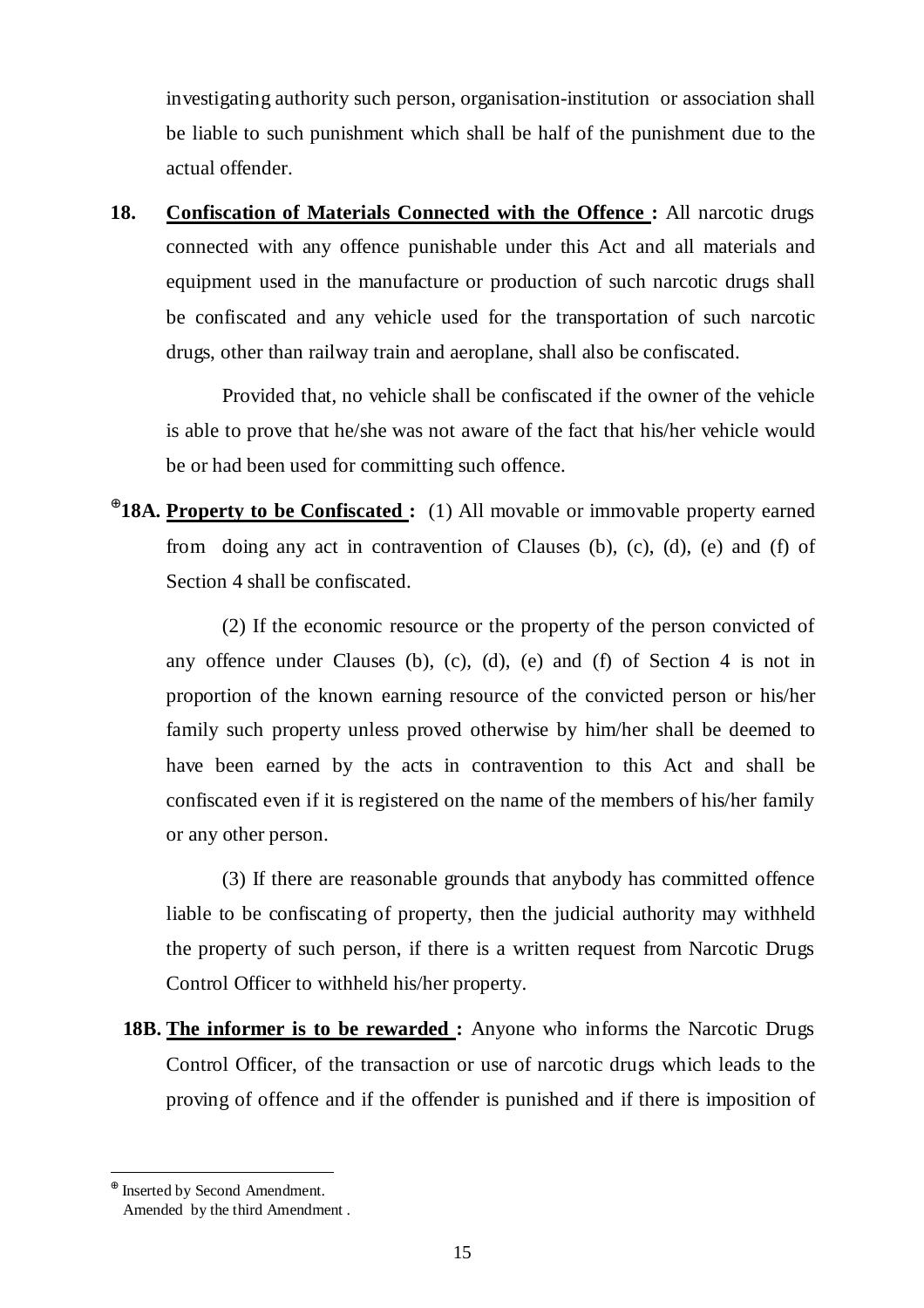fine, the informer shall be provided twenty percent of the amount of fine as reward. The name of person receiving such reward shall be held secret.

- ♣ **18C Punishment may be remitted :** Notwithstanding anything contained in prevailing laws, any person who helps in finding the principal offender and assists by providing the information and clue about gang in which he/she, him/herself engaged or other gang involved in the transaction of narcotic drug punishable under this Act, if there is a demand for full or partial remission of punishment in the charge-sheet, the judicial authority also may remit in punishment accordingly.
- \*18D. The employees to be rewarded: If anybody is punished with an imprisonment and with a fine in the case of narcotic drugs by the judicial authority, Government of Nepal may reward twenty percent of amount of such fine to the employees involved in the narcotic drugs control and investigation activities.
- \*18E Some amount of fine to be made available to the Treatment Centre : If any person is punished with an imprisonment and with a fine in the narcotic drug case, the treatment center shall be provided twenty percent amount of such fine. If there are more than one treatment centre the Chief Narcotic Control Officer shall distribute such amount of fine.
- **19. Power to withhold prosecution or remit punishment :** If a person is found to have purchased or possessed "cannabis/ marijuana or medicinal opium, without commercial motive and in small quantity, or has consumed only small dose of such drug and if he/she has committed such offence for the first time, the Narcotic Drugs Control Officer may, after keeping a record of such person, make him/her sign a bond undertaking not to commit such offence again and release him/her after recording the reasons for withholding the prosecutions. Even where the prosecution has already been started, the court may, if it deems the offence to be of petty nature and if the accused has committed such offence for the first time, after keeping a record of such person, make him/her sign a

 $\overline{a}$ ♣ Inserted by the third Amendment.

<sup>♣</sup> Inserted by the third Amendment.

<sup>♣</sup> Inserted by the third Amendment.

<sup>♥</sup> Amended by the First amendment .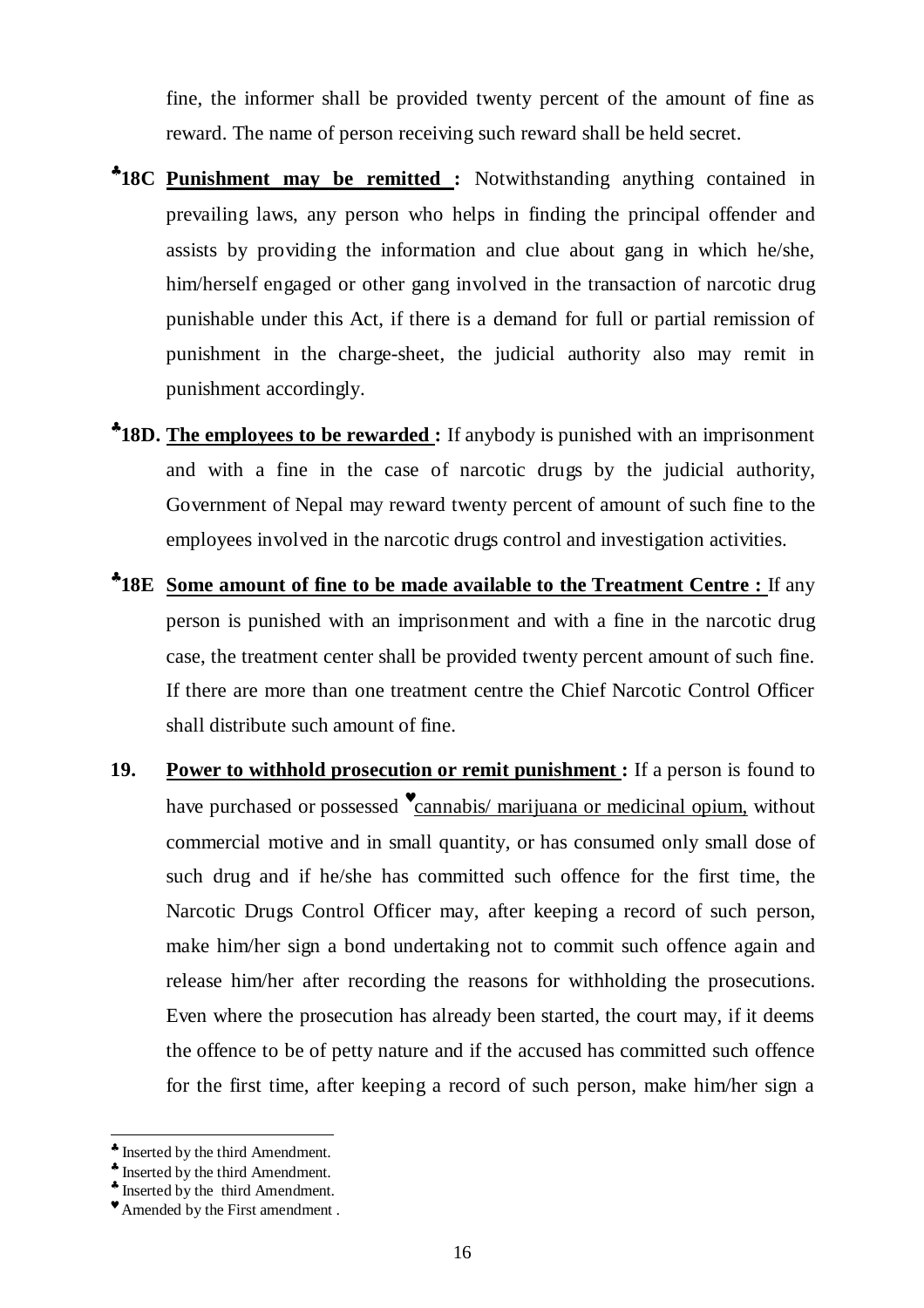bond undertaking not to commit such offence again and release him/her without awarding any punishment.

∇ **19A. No Proceedings are to be Undertaken while Undergoing Treatment :** (1) Notwithstanding anything contained in Clauses (a) and (d) of Sub-section (1) of Section 14, the narcotic drug consumer, while undergoing treatment or rehabilitation in a treatment or rehabilitation center established or recognized by Government of Nepal, shall not be subjected to the punishment under this Act.

 (2) The concerned officer shall prepare and keep a weekly or monthly report in the format as prescribed by Government of Nepal by asking the details of the treatment and rehabilitation from the concerned treatment and rehabilitation centre regarding those persons who are undergoing treatments in the centers as mentioned in Sub-section (1).

- **20. Special provision as to stocks of narcotic drugs under previous license :** If, at the time of commencement of this Act, any stock of narcotic drug is left with any person holding a license pursuant to Intoxicating substance Act, 1961 and Intoxicating Substance Rules, 1962, he/she shall have to surrender such stock of narcotic drugs to the Narcotic Drugs Control Officer within the prescribed time limit.
- **21. Provision regarding to Narcotic Drugs Control Officer and Narcotic Drugs Control Administration :** (1) Government of Nepal shall establish a Narcotic Drugs Control Administration under the <sup>∂</sup>Ministry of Home Affairs for carrying out the objectives of this Act and may  $\bullet$  appoint or designate a Chief Narcotic Drugs Control Officer, one or more Narcotic Drugs Control Officers, Deputy Narcotic Drugs Control Officer and other officers as and when necessary.

 $M(2)$  The Chief Narcotic Drugs Control Officer shall act as a chief of the Narcotic Drugs Control Administration established under Sub-section (1) and

 $\overline{a}$ ∇ Inserted by First Amendment.

 $\partial$  Amended by Some Nepal Act Amendment Act, 2048.

<sup>♥</sup> Amended by the First amendment.

Amended by the third Amendment.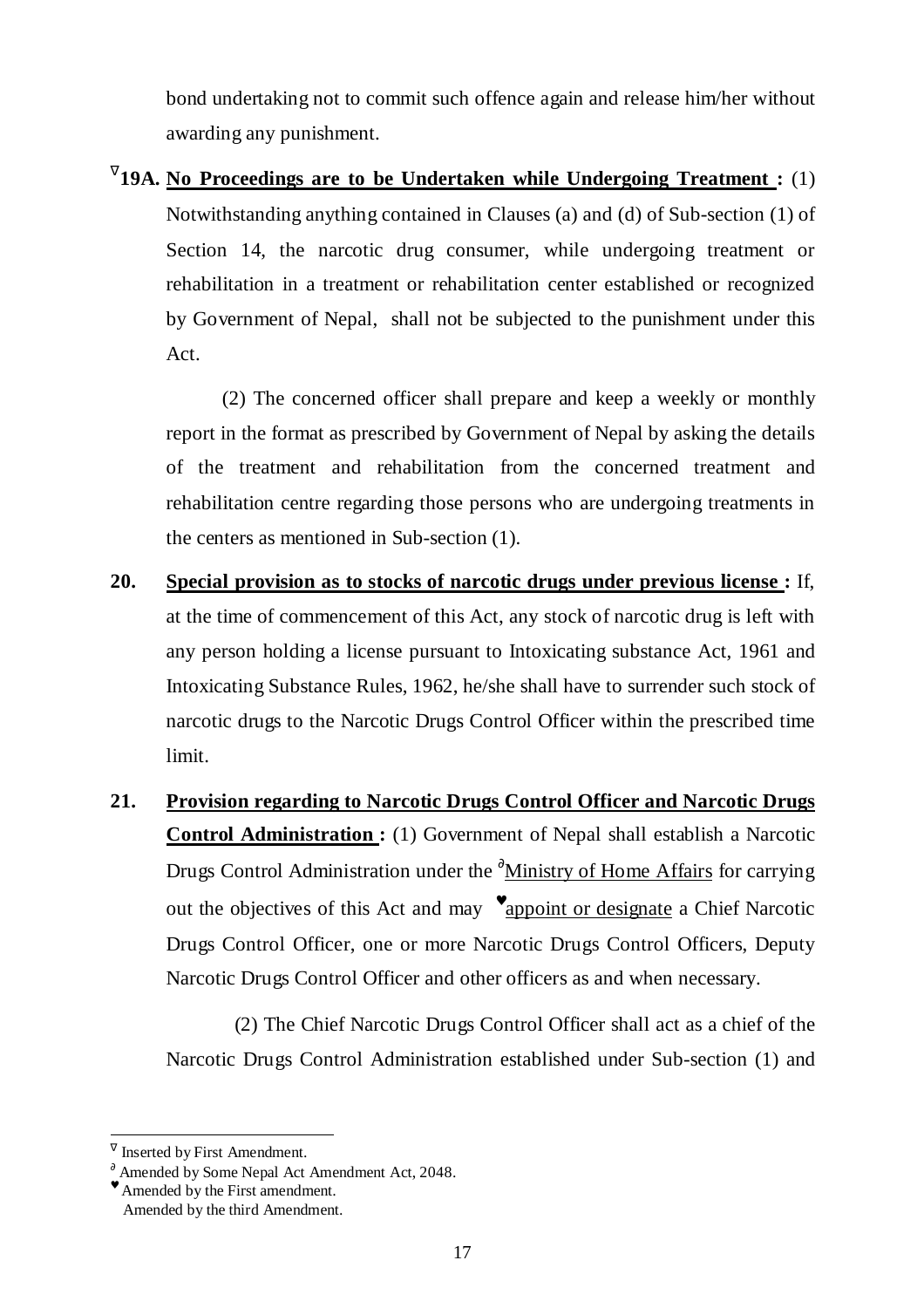the Chief Narcotic Drugs Control Officer shall supervise control, direct and coordinate the measures relating to control of narcotic drugs under this Act.

 (3) Notwithstanding anything contained in other provisions of this Act, if it is established that any Government employee has taken bribe with a view to assist a person facilating the sale and use of narcotic drugs, penalty shall be imposed on such employee under the prevailing law and an additional penalty equivalent to the half of the penalty given to such offender involved in due sale and use of narcotic drugs.

<sup>V</sup>21A. **Judicial Authority and Appeal**: (1) The court of law as shall be constituted or prescribed by Government of Nepal by publishing a notification in the Nepal Gazette shall have the authority to hear the cases under this Act except those cases which are related to the offence under Clause (a) of Section 4.

 (2) The court of law as mentioned in Sub-section (1) shall, while adjudicating cases under this Act, adopt the procedures and use the authority as has been laid down in Special Court Act, 2059<sup>s</sup>.

 (3) The person who is not satisfied on the decision or the final order of the court under Sub-section (1) may make an appeal to the Appellate Court.

♣ **21B. Functions, Powers and Duties of the Investigating Authority :** (1) The investigating authority while being deputed in the control of narcotic drugs shall enjoy the powers equal to that of police pursuant to prevailing laws in course of conducting investigation of narcotic drugs.

 (2) While conducting investigation in the transaction of narcotic drugs the investigating authority shall enjoy the powers equal to that of custom officer pursuant to prevailing Custom Act to search the goods of the person seen doubtful in the transaction of narcotic drugs.

 Provided that, before conducting such search, the investigating authority shall have to issue a search warrant to the concerned person.

 $\sqrt{\ }$  Inserted by First Amendment.

 $^*$  At present the special court Act, 2059

<sup>♣</sup> Inserted by the third Amendment.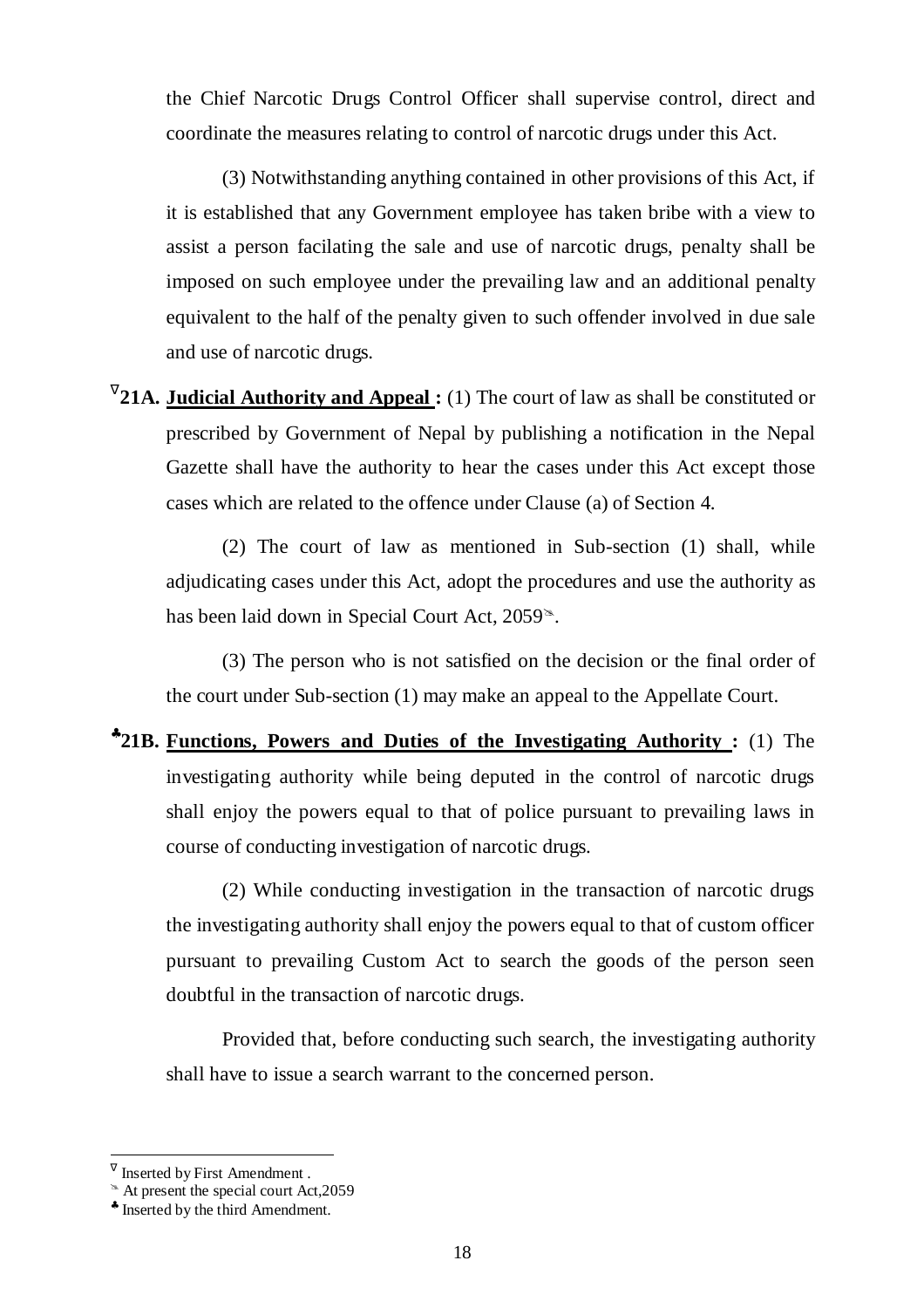(3) The investigating authority shall enjoy the powers equal to that of postal officer pursuant to prevailing Postal Act, to censor any matter to be received by post which is seen doubtful in course of investigation of narcotic drugs.

- ♣ **21C. The Scientific equipments and weapons may be taken :** The authority and employees to be engaged in the investigating function of narcotic drugs and the employees related to narcotic drug control shall have the powers to carry and use scientific equipment, communication devices and weapons and the material to be used in that weapon, which are necessary in course of investigation and control activities.
- **22. Government to be a plaintiff :** Government of Nepal shall be the plaintiff in all cases under this Act and all such cases shall be deemed to have been incorporated in Schedule 1 of the Government Cases Act,  $2049$  (1992)<sup> $\approx$ </sup>.

 $22A.$ .  $^{\otimes}$ .....

- ♣ **22B. No punishment for the works done in good faith :** No case shall be instituted or legal action be taken against any government employee in relation to any function performed or attempted to perform in good faith under this Act.
- \*22C. Provision in relation to extension of time: The judicial authority may grant extension of time upto three months, not exceeding one month at a time, for keeping the persons in police custody, who have been arrested in course of investigation of narcotic drugs.
- **23. Provision Regarding Cases Filed Before the Commencement of this Act :**  Cases Pertaining to narcotic drugs which are already filed or to be filed under any Nepal law existing before the commencement of this Act shall be disposed of by the same authority as empowered to hear such cases under those law.

<sup>♣</sup> Inserted by the third Amendment.

At present the Government Cases Act, 2049 (1992)

<sup>⊗</sup> Inserted by First Amendment and deleted by second amendment.

<sup>♣</sup> Inserted by the third Amendment.

<sup>♣</sup> Inserted by the third Amendment.